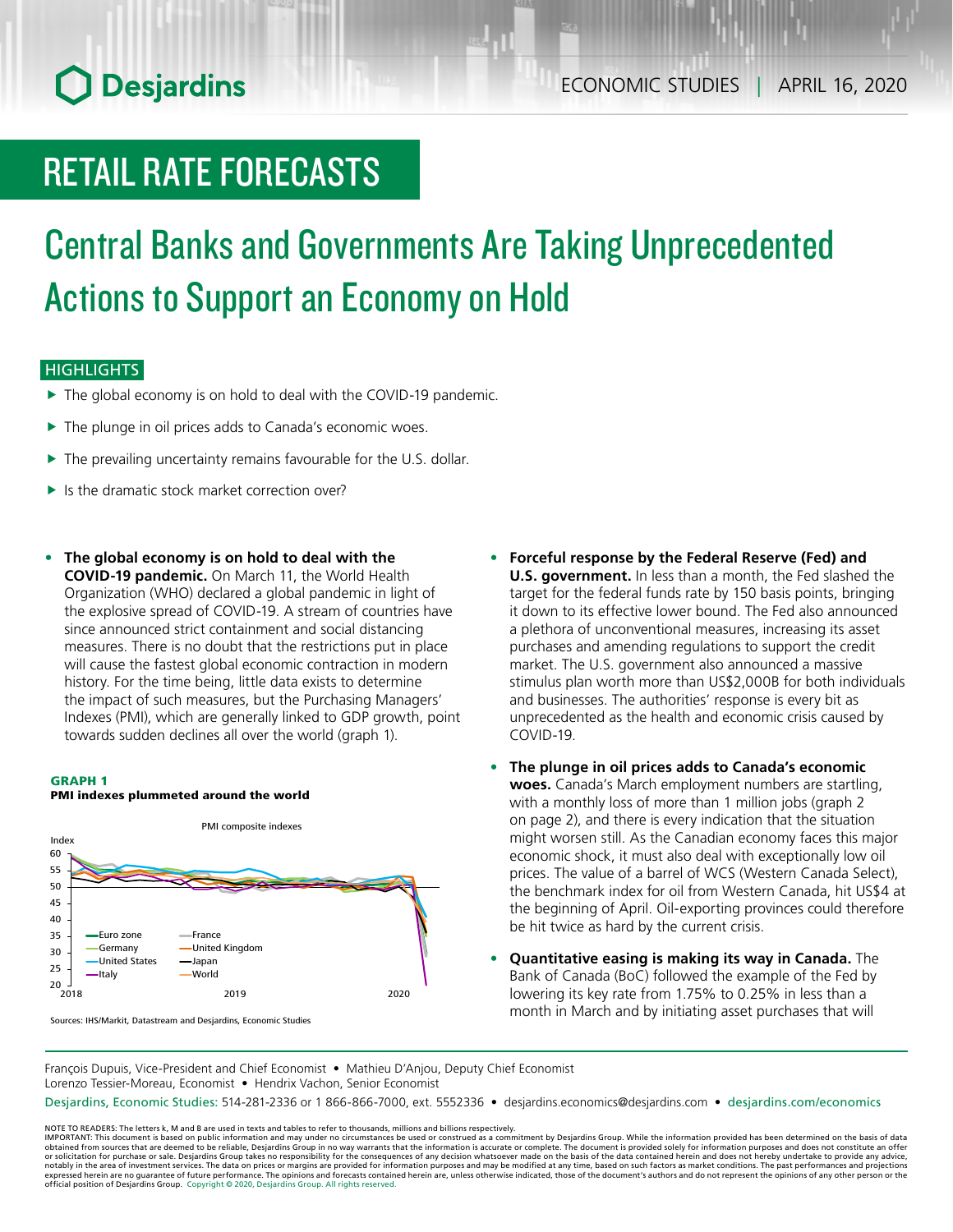# **Desjardins**

### GRAPH 2

A historic deterioration of Canada's labour market in March



Sources: Statistics Canada and Desjardins, Economic Studies

increase the size of its balance sheet, a first in Canada. These actions were accompanied by a massive federal support program for individuals and businesses affected by COVID-19. The BoC has since strengthened its actions by further enlarging its asset purchase program at its April 15 meeting.

**• Retail rates did not follow bond yields.** Although the BoC lowered its key rate by 150 basis points and bond yields plummeted in March, this movement was not fully reflected in retail rates. The high uncertainty and increased risk limited

*DISCOUNT* 

transactions on the institutional financing market, which widened yield spreads between risk-free bonds and loans available to financial institutions (graph 3). All the evidence suggests that the magnitude of these financial tensions prompted the BoC to expand its asset buying program. These actions reduced the cost of funds for financial institutions, which should pave the way for lower retail rates in the weeks and months to come.

#### GRAPH 3





CDOR: Canadian Dollar Offered Rate, short-term rates on loans between financial institutions Sources: Datastream and Desjardins, Economic Studies

### TABLE 1

### *Forecasts: Retail rate*

|                                | <b>DISCOUNT</b><br><b>RATE</b> | <b>PRIME RATE</b> |               | <b>MORTGAGE RATE</b> |               | <b>TERM SAVINGS</b> |               |               |  |
|--------------------------------|--------------------------------|-------------------|---------------|----------------------|---------------|---------------------|---------------|---------------|--|
| IN $%$                         |                                |                   | 1 year        | 3 years              | 5 years       | 1 year              | 3 years       | 5 years       |  |
| <b>Realized</b> (end of month) |                                |                   |               |                      |               |                     |               |               |  |
| October 2019                   | 2.00                           | 3.95              | 3.69          | 4.34                 | 5.19          | 1.40                | 1.60          | 2.00          |  |
| November 2019                  | 2.00                           | 3.95              | 3.69          | 4.34                 | 5.19          | 1.40                | 1.60          | 2.00          |  |
| December 2019                  | 2.00                           | 3.95              | 3.69          | 4.34                 | 5.19          | 1.40                | 1.60          | 2.00          |  |
| January 2020                   | 2.00                           | 3.95              | 3.69          | 4.34                 | 5.19          | 1.40                | 1.60          | 2.00          |  |
| February 2020                  | 2.00                           | 3.95              | 3.69          | 4.34                 | 5.19          | 1.40                | 1.60          | 1.80          |  |
| <b>March 2020</b>              | 0.50                           | 2.45              | 3.49          | 3.99                 | 4.99          | 0.85                | 1.05          | 1.30          |  |
| April 15, 2020                 | 0.50                           | 2.45              | 3.49          | 3.99                 | 4.99          | 0.85                | 1.05          | 1.30          |  |
| <b>Forecasts</b>               |                                |                   |               |                      |               |                     |               |               |  |
| <b>End of quarter</b>          |                                |                   |               |                      |               |                     |               |               |  |
| 2020: Q2                       | $0.25 - 0.50$                  | $2.20 - 2.45$     | $2.40 - 3.60$ | $2.95 - 4.15$        | $3.95 - 5.15$ | $0.00 - 1.15$       | $0.45 - 1.65$ | $0.65 - 1.85$ |  |
| 2020: Q3                       | $0.25 - 0.75$                  | $2.20 - 2.70$     | $2.30 - 3.50$ | $2.60 - 3.80$        | $3.75 - 4.95$ | $0.00 - 1.10$       | $0.25 - 1.45$ | $0.50 - 1.70$ |  |
| 2020: Q4                       | $0.25 - 0.75$                  | $2.20 - 2.70$     | $2.25 - 3.45$ | $2.55 - 3.75$        | $3.75 - 4.95$ | $0.00 - 1.00$       | $0.20 - 1.40$ | $0.45 - 1.65$ |  |
| 2021: Q1                       | $0.25 - 1.00$                  | $2.20 - 2.95$     | $2.20 - 3.40$ | $2.50 - 3.70$        | $3.65 - 4.85$ | $0.00 - 0.95$       | $0.15 - 1.35$ | $0.40 - 1.60$ |  |
| End of year                    |                                |                   |               |                      |               |                     |               |               |  |
| 2021                           | $0.00 - 1.25$                  | $1.95 - 3.20$     | $2.00 - 3.50$ | $2.30 - 3.80$        | $3.45 - 4.95$ | $0.00 - 1.05$       | $0.00 - 1.50$ | $0.20 - 1.70$ |  |
| 2022                           | $0.25 - 1.75$                  | $2.20 - 3.70$     | $2.05 - 3.55$ | $2.30 - 3.80$        | $3.65 - 5.15$ | $0.00 - 1.10$       | $0.00 - 1.50$ | $0.20 - 1.70$ |  |
| 2023                           | $0.75 - 2.25$                  | $2.70 - 4.20$     | $2.50 - 4.00$ | $2.70 - 4.20$        | $4.05 - 5.55$ | $0.05 - 1.55$       | $0.35 - 1.85$ | $0.60 - 2.10$ |  |

<sup>1</sup> Non-redeemable (annual); NOTE: Forecasts are represented using an asymmetric range reflecting the perceived probability of deviation from the base scenario. The mean of the range does not represent the forecast associated with the base scenario.

Source: Desjardins, Economic Studies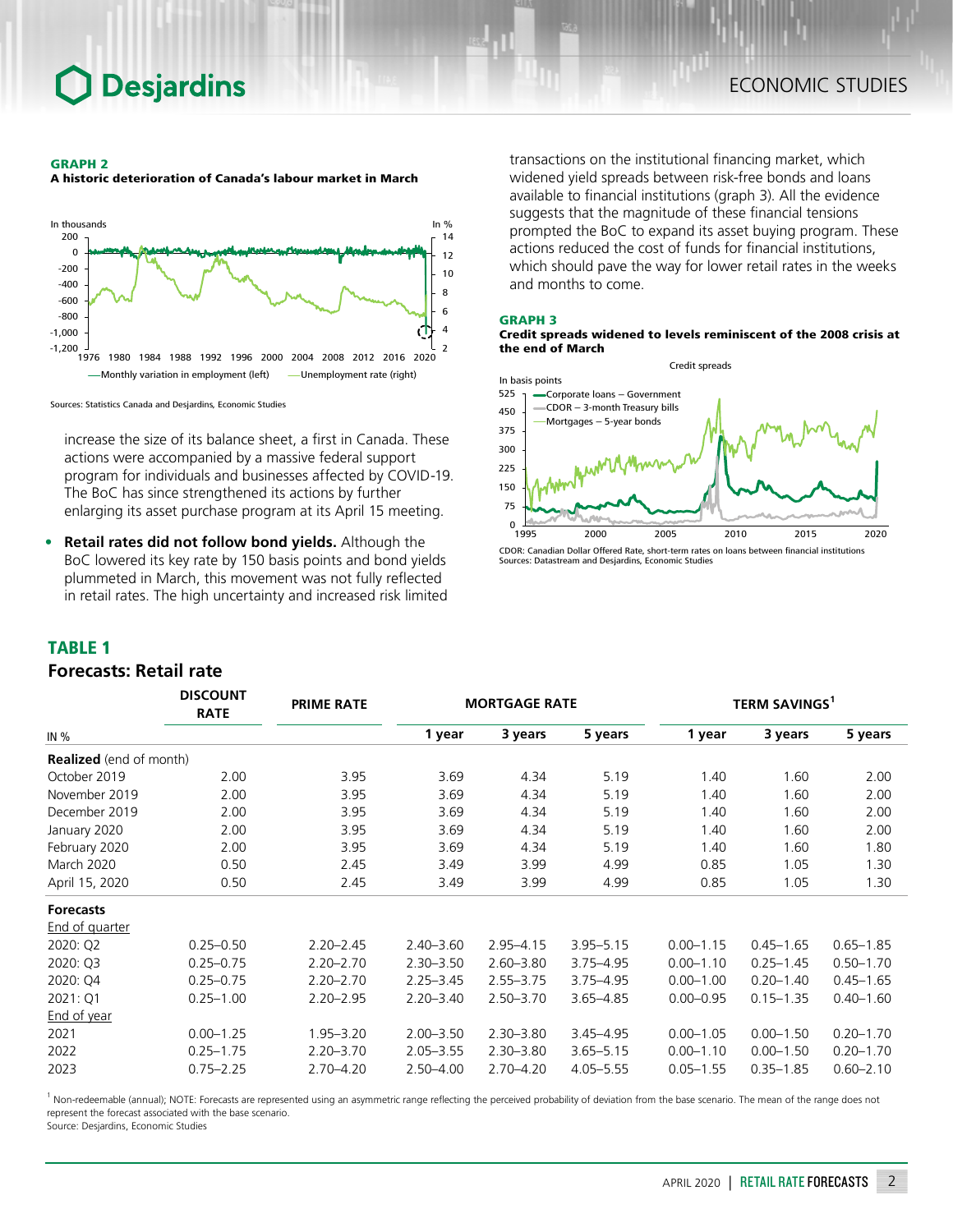# **O** Desjardins

# Exchange Rate

The Prevailing Uncertainty Remains Favourable for the U.S. Dollar

- Significant exchange rate movements have been observed since late February. The U.S. dollar benefited overall because of its role as a natural safe haven (graph 4). Emerging country currencies suffered the steepest declines. Some advanced country currencies, meanwhile, managed to appreciate. This was notably the case of the euro, which climbed to US\$1.14 in the first week of March. This appreciation coincided with the reduction in interest rate spreads between Europe and the United States. U.S. bond yields slid further as a result of the increased potential of monetary easing by the Federal Reserve. The euro has since weakened and is trading at around US\$1.09.
- The Canadian dollar was more resistant to the first wave of anxiety early in the year that penalized a number of commodity-linked currencies. Its depreciation was more evident in the last week of February and the first three weeks of March, temporarily falling below US\$0.69. Since the last week of March, the loonie has managed to recover some of the ground it had lost earlier. It is now trading at around US\$0.71 (graph 5).
- **• Main Elements to Watch For:** Financial markets have had to digest a lot of new information since the end of February. The next few weeks will likely bring fewer new developments, which should reduce exchange rate volatility. However, it will take until economic activity begins showing signs of recovery for the degree of prevailing uncertainty to decrease significantly and for the U.S. dollar to resume its lasting downward trend against multiple currencies. The Canadian dollar could end the year at around US\$0.74.

### GRAPH 4

The U.S. dollar appreciated against multiple currencies



Sources: Datastream and Desjardins, Economic Studies

#### GRAPH 5





Sources: Datastream and Desjardins, Economic Studies

| Impacts on the Canadian dollar | <b>Short-term</b> | Long-term |
|--------------------------------|-------------------|-----------|
| Risk aversion                  |                   |           |
| Commodity prices               |                   |           |
| Interest rate spreads          |                   |           |

# TABLE 2 *Forecasts: Currency*

|                      | 2019   |        | 2020   |        |        |        | 2021   |                  |        |        |
|----------------------|--------|--------|--------|--------|--------|--------|--------|------------------|--------|--------|
| <b>END OF PERIOD</b> | Q3     | Q4     | Q1     | Q2f    | Q3f    | Q4f    | Q1f    | Q <sub>2</sub> f | Q3f    | Q4f    |
| US\$/CAN\$           | 0.7552 | 0.7699 | 0.7112 | 0.7100 | 0.7250 | 0.7400 | 0.7450 | 0.7500           | 0.7500 | 0.7600 |
| CAN\$/US\$           | .3241  | .2988  | l.4062 | .4085  | 1.3793 | 1.3514 | 1.3423 | 1.3333           | 1.3333 | 1.3158 |
| CAN\$/€              | .4435  | l.4579 | .5429  | .5352  | 1.5034 | .4865  | .4899  | 1.4800           | 1.4933 | 1.4868 |
| USS/E                | .0902  | 1.1225 | .0973  | .0900  | 1.0900 | 1.1000 | 1.1100 | 1.1100           | 1.1200 | 1.1300 |
| US\$/£               | 1.2323 | .3248  | .2400  | .2500  | .2600  | .2500  | 1.2500 | .2500            | 1.2700 | .3000  |

f: forecasts

Sources: Datastream and Desjardins, Economic Studies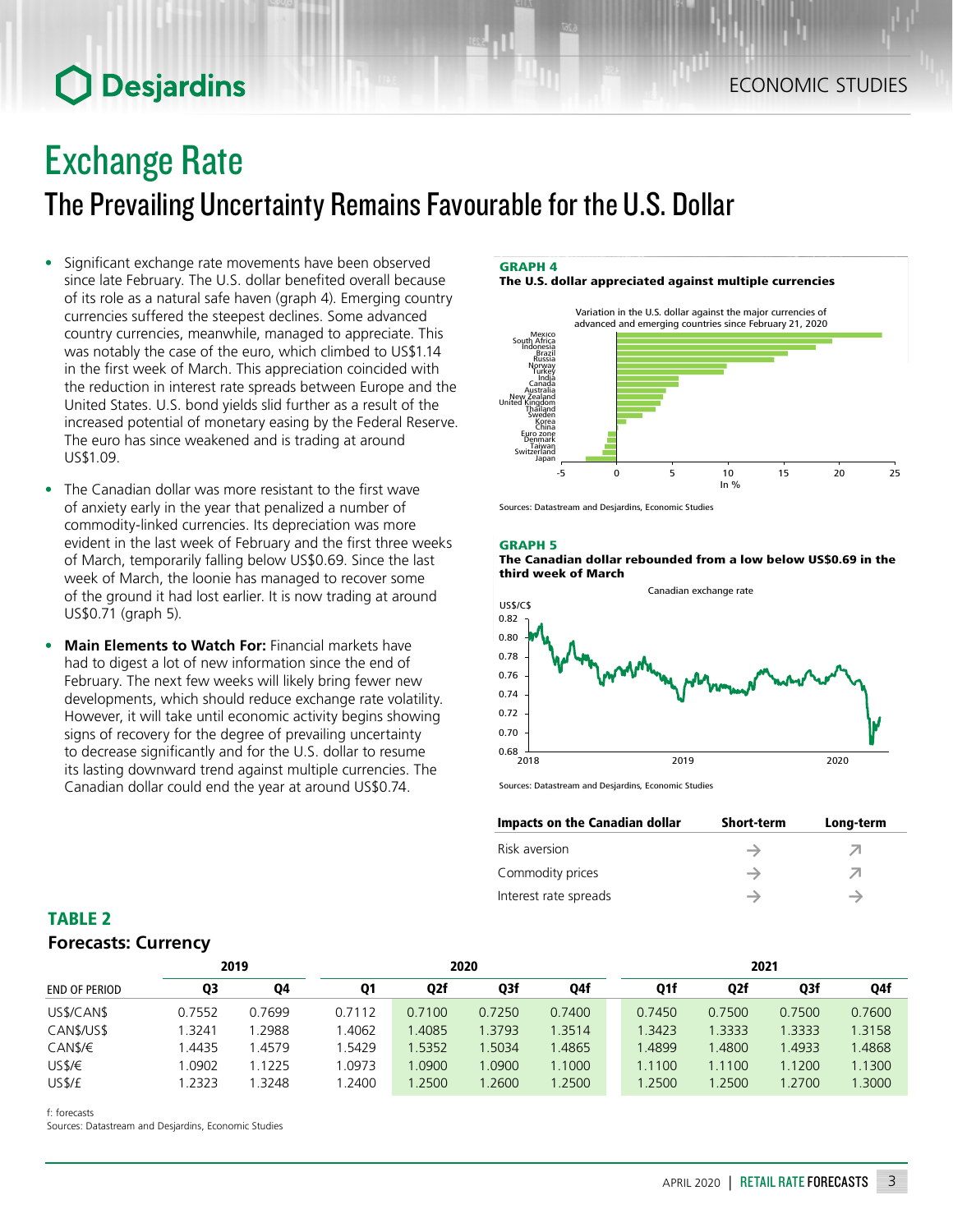# **O** Desjardins

# Asset Classes Return

Is the Dramatic Stock Market Correction Over?

- **• Complacency suddenly gave way to panic.** Not to worried about the coronavirus epidemic in China, the S&P 500 index closed at an all-time high of 3,386 points on February 19. This complacency gave way to real panic when cases of infection began to surge in Europe and North America, prompting authorities to introduce draconian isolation measures. Stock markets took a dramatic tumble in response to a virtually unheard-of demand shock that will have major adverse impacts on economic activity and corporate earnings. In the space of about a month, the main North American indexes dropped more than 30% (graph 6). The longest bull run in history for the U.S. stock market, which had begun in March 2009, thus came to an abrupt end.
- **• Central banks seem to have managed to avert a financial crisis.** The spike in anxiety over the COVID-19 pandemic and the stock market nosedive caused major tensions on financial markets. Credit spreads on corporate bonds skyrocketed (graph 7) and signs of poor market functioning and liquidity shortages even emerged, reminding many of the 2008 financial crisis. Determined to prevent a financial crisis from exacerbating the economic shock caused by COVID-19, central banks took decisive action to keep markets running smoothly. In addition to slashing their key rates by 150 basis points in March, the Federal Reserve and the Bank of Canada stepped up bond buying programs to support the supply of credit and liquidity. These central bank actions, coupled with governments' intensive efforts to help households and businesses affected by the crisis, appear to have reassured investors. Combined with some signs that the epidemic curve is flattening, this helped the S&P 500 and S&P/TSX indexes to rebound by about 25% from their closing values on March 23, officially putting an end to the bear market.
- **• Oil demand is severely affected.** The decline in air transportation and the implementation of isolation measures in most economies are having a striking impact on demand for petroleum products. The International Energy Agency estimates that the global demand for oil in the first half of 2020 will drop by about 15 mbd (million barrels per day) compared to the same period last year (graph 8). The dispute between Saudi Arabia and Russia, which raised fears of a surge in global production, amplified the fall in the price of the black gold. A new agreement between the major producers was finally reached recently, which should mean close to a 10 mbd reduction in the global supply. These production cuts will not be sufficient to avoid an increase in world oil inventories in the short term, but they do offer hope

#### GRAPH 6

#### After peaking in mid-February, stock markets took a nosedive



Sources: Datastream and Desjardins, Economic Studies

#### GRAPH 7

GRAPH 8





Sources: Datastream and Desjardins, Economic Studies

### The world's oil demand will be much weaker than initially expected in 2020 In % **Forecasts of January Forecasts of April** IEA forecasts



Sources: IEA and Desjardins, Economic Studies